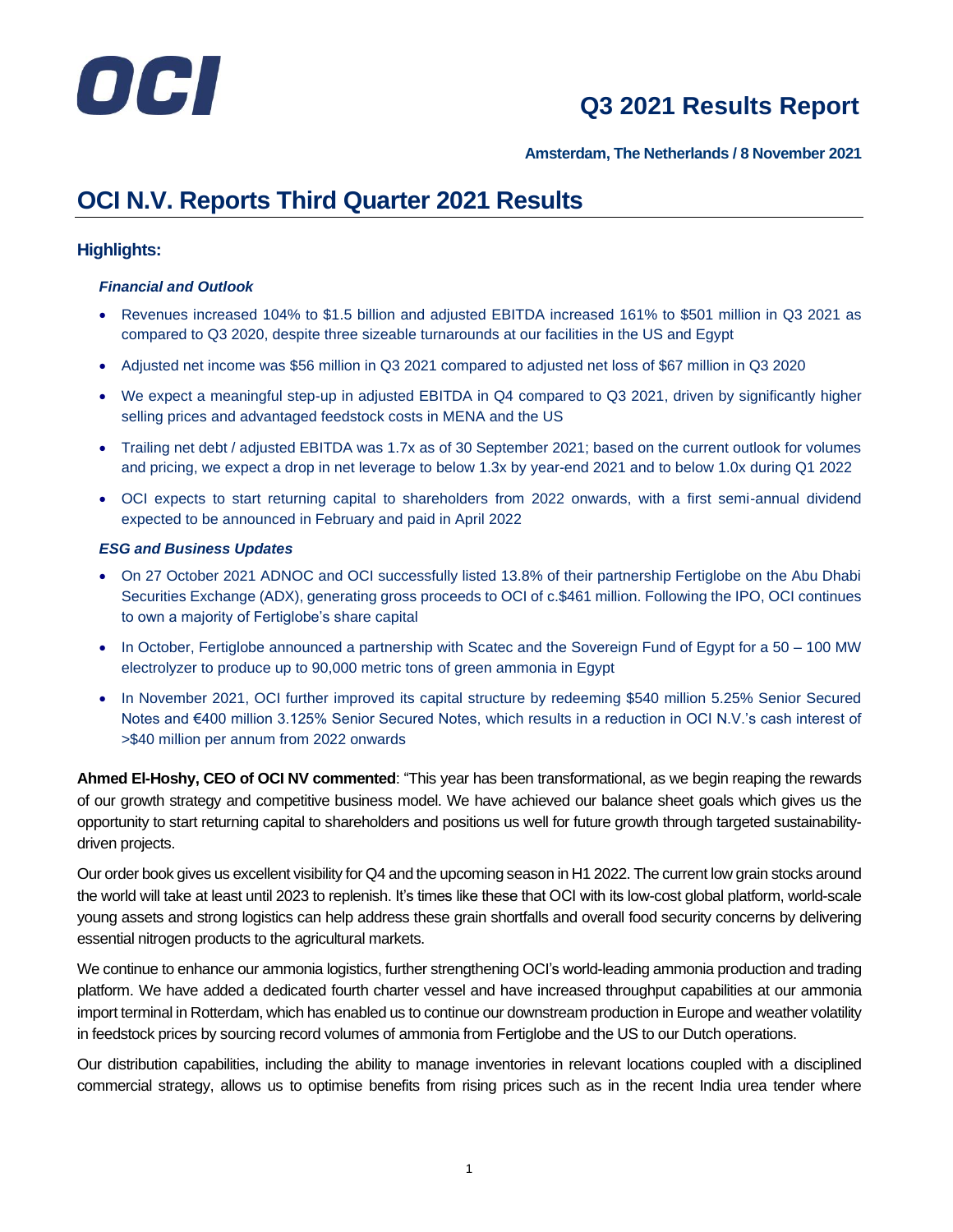# $\bullet$   $\bullet$

# **Q3 2021 Results Report**

Fertiglobe represented more than 70% of the total volumes at a price above \$890/mt FOB. This bodes well for the outlook for in-season sales in the following quarters.

The outlook for our methanol group is also positive in a market that has strong pricing support. Our European plants remain shut because of the high gas prices, but the business has a global distribution network with access to key European and US markets, our US plants are positioned at the low end of the global cost curve and the business is a Clean Fuels leader. We expect improved operational performance at Natgasoline to result in cash dividends to the Group from 2022."

## **Strong earnings momentum for our nitrogen businesses is underpinned by healthy market fundamentals**

OCI's earnings momentum has been underpinned by a number of factors which suggest a structural shift to a multi-year demand-driven environment for nitrogen products over the medium term.

- Demand is robust in key import markets with US, Europe, Latin America and India competing for product ahead of the spring season in Q2 2022. The USDA highlights tighter global grains markets in 2022 versus 2021, with strong support for corn in the \$5/bushel range.
- Low grain inventory levels and stocks-to-use ratios globally, which need at least 2 years to replenish, amplify the need for nitrogen fertilizers application to ease food security concerns.
- In addition, several key recent events support attractive supply and demand dynamics: ongoing high feedstock prices have significantly raised EU ammonia import demand due to capacity being shut-in; urea export bans from China are limiting the participation of the marginal exporter in future Indian tenders; and, projected new urea capacities are below the level seen over the past five years and start-ups are being delayed.
- Russia, one of the bigger nitrogen exporting countries in the world, also recently announced it will place export quotas on urea and nitrates, which would tighten global nitrogen balances further.
- The US nitrogen outlook remains strong, supported by low inventories and strong demand with higher grains prices driving expanding crop area in the 2022 and 2023 seasons.
- In Europe, nitrates demand is strong with limited pre-buying this season. Sustained production curtailments due to high gas prices could lead to further market tightness in the spring season.
- Globally, higher marginal costs are also providing support to markets, with feedstock prices resetting at higher levels from the low levels in 2020 and providing support for selling prices over the medium-term.

## **Global recovery to drive significant demand for our industrial products**

The **ammonia** market is structurally tightening over the medium term with limited net capacity additions and higher industrial demand. Further, there is significant upside for ammonia from the expected incremental demand for clean ammonia in new applications across a range of sectors including marine fuel and power, and as a hydrogen carrier.

**Melamine** markets have continued to tighten driven by strong demand from home renovation and construction markets, tight supply and low global inventories across the supply chain. Quarterly contract prices increased by 20% in Q3 2021 and OCI announced a €750/t increase in October with a further increase of €250/t in November.

The recovery in truck sales and freight activity has continued, which combined with higher urea sales prices, supports an improving trend for OCI's **DEF** sales in the US for the balance of 2021 and 2022. DEF now represents more than 30% of sales volumes from IFCo and we continue to grow our volumes and strengthen our market position. The higher netbacks for this product enable us to continue to enhance returns for our US nitrogen operations going forward.

**Methanol** market fundamentals remain positive. US spot and contract prices have been supported by low global inventories, demand continues to recover robustly, and new supply has been delayed and is slow to ramp up. Strong demand is set to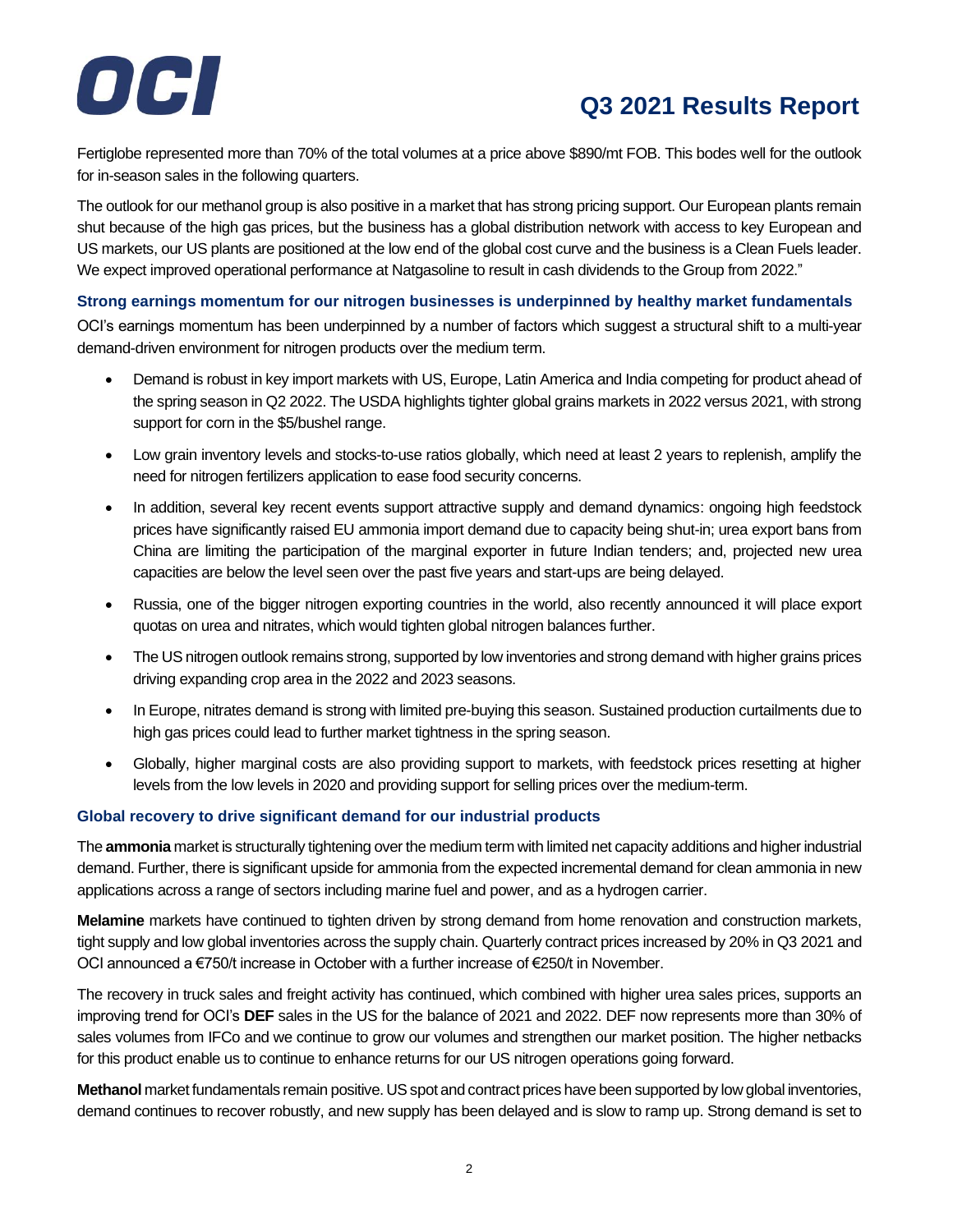

continue, as operating rates for major derivatives segments particularly with traditional applications are reported to be near maximum rates and provides good visibility on our sales and prices in Q4 and into Q1 2022. In the long term, supply and demand fundamentals are tightening with demand growth expected to exceed capacity growth.

## **ESG – decarbonization initiatives continue**

We continue to make good progress in our efforts to capture value creative opportunities from emerging demand for clean ammonia and methanol, as we evaluate blue and green projects across our platform which fit well in our ESG strategy.

Fertiglobe recently announced a 70,000 metric ton scale-up of blue ammonia capacity through a low-cost debottlenecking program in Abu Dhabi and partnered with ADNOC to sell blue ammonia from the UAE to customers in Japan. Fertiglobe will join ADNOC and ADQ as partner in a new world-scale 1 million metric tons per annum blue ammonia project at TA'ZIZ in Ruwais. In addition, we entered into an agreement with Scatec and the Sovereign Fund of Egypt to develop an electrolyzer facility of up to 100MW to produce green hydrogen as feedstock for up to 90,000 metric tons of additional green ammonia.

## **Dividend policy**

In 2022, OCI intends to adopt a semi-annual dividend distribution policy, with a first dividend expected to be announced in February and paid in April 2022. Going forward OCI intends to maintain a robust and disciplined capital allocation policy designed to balance the availability of funds and excess free cash flow for dividend distribution while pursuing value accretive ESG and other growth opportunities, all within a target of 2x net leverage through the cycle and an investment grade debt profile.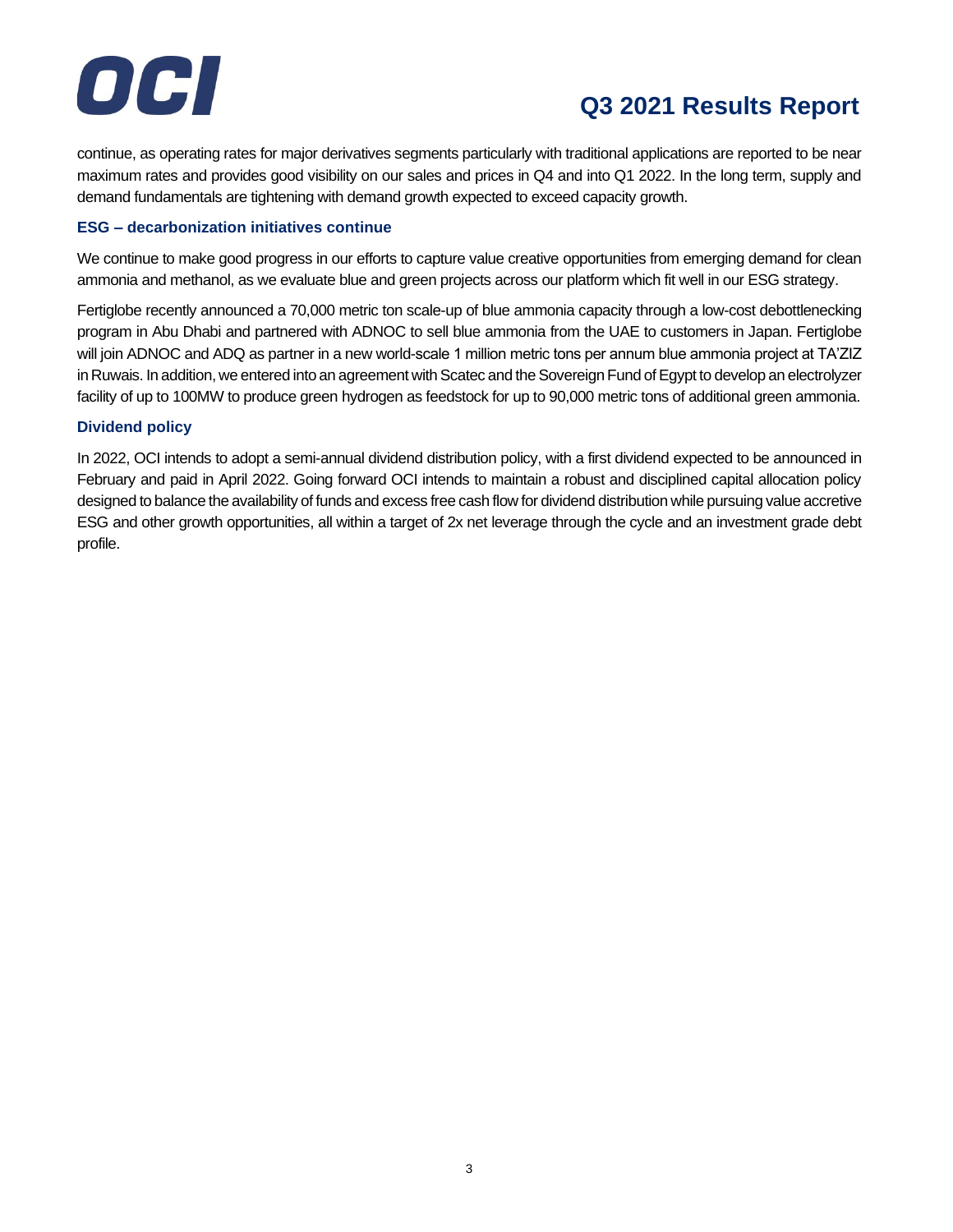

# **Consolidated Financial Results at a Glance<sup>1</sup>**

## **Financial Highlights (\$ million unless otherwise stated)**

| \$ million unless otherwise stated                                   | Q3'21     | Q3'20     | $%$ $\triangle$ | 9M'21    | 9M'20    | $% \Delta$       |
|----------------------------------------------------------------------|-----------|-----------|-----------------|----------|----------|------------------|
| Revenue                                                              | 1,537.3   | 751.9     | 104%            | 4,119.8  | 2,438.4  | 69%              |
| <b>Gross Profit</b>                                                  | 272.7     | 80.4      | 239%            | 1,017.7  | 284.4    | 258%             |
| Gross profit margin                                                  | 17.7%     | 10.7%     |                 | 24.7%    | 11.7%    |                  |
| <b>Adjusted EBITDA<sup>2</sup></b>                                   | 500.6     | 191.5     | 161%            | 1,487.8  | 603.9    | 146%             |
| <b>EBITDA</b>                                                        | 521.4     | 171.6     | 204%            | 1,454.9  | 569.2    | 156%             |
| EBITDA margin                                                        | 33.9%     | 22.8%     |                 | 35.3%    | 23.3%    |                  |
| Adjusted net income (loss) attributable to shareholders <sup>2</sup> | 56.1      | (66.7)    | nm              | 271.6    | (168.6)  | nm               |
| Reported net income (loss) attributable to shareholders              | 30.8      | (37.0)    | nm              | 275.7    | (120.8)  | nm               |
|                                                                      |           |           |                 |          |          |                  |
| Earnings / (loss) per share (\$)                                     |           |           |                 |          |          |                  |
| Basic earnings per share                                             | 0.147     | (0.176)   |                 | 1.314    | (0.576)  |                  |
| Diluted earnings per share                                           | 0.146     | (0.176)   |                 | 1.306    | (0.576)  |                  |
| Adjusted earnings per share <sup>2)</sup>                            | 0.267     | (0.318)   |                 | 1.294    | (0.803)  |                  |
| Capital expenditure                                                  | 76.0      | 47.3      | 61%             | 163.6    | 211.1    | (23%)            |
| Of which: Maintenance Capital Expenditure                            | 64.6      | 46.4      | 39%             | 150.0    | 189.0    | (21%)            |
|                                                                      |           |           |                 |          |          |                  |
| Free cash flow $2,3$                                                 | 81.9      | (16.3)    | nm              | 805.2    | 65.5     | 1,129%           |
|                                                                      | 30-Sep'21 | 31-Dec'20 |                 |          |          |                  |
| <b>Total Assets</b>                                                  | 9,040.5   | 9,097.0   | (0%)            |          |          |                  |
| Gross Interest-Bearing Debt                                          | 3,799.5   | 4,416.6   | (14%)           |          |          |                  |
| Net Debt                                                             | 3,045.9   | 3,730.3   | (18%)           |          |          |                  |
|                                                                      |           |           |                 |          |          |                  |
|                                                                      | Q3'21     | Q3'20     | % $\Delta$      | 9M'21    | 9M'20    | % $\pmb{\Delta}$ |
| Sales volumes ('000 metric tons)                                     |           |           |                 |          |          |                  |
| OCI Product Sold <sup>4</sup>                                        | 2,528.8   | 2,848.9   | (11%)           | 8,737.4  | 8,851.4  | $(1\%)$          |
| <b>Third Party Traded</b>                                            | 879.8     | 502.4     | 75%             | 2,222.5  | 1,738.1  | 28%              |
| <b>Total Product Volumes</b>                                         | 3,408.6   | 3,351.3   | 2%              | 10,959.9 | 10,589.5 | 3%               |

#### *1) Unaudited*

*2) OCI presents certain financial measures when discussing OCI's performance, that are not measures of financial performance under IFRS. These non-IFRS measures of financial performance (also known as non-GAAP or alternative performance measures) are presented because management considers them important supplemental measures of OCI's performance and believes that similar measures are widely used in the industry in which OCI operates.*

*3) Free cash flow is an APM that is calculated as cash from operations less maintenance capital expenditures less distributions to non-controlling interests plus dividends from equity accounted investees, and before growth capital expenditures and lease payments.*

*4) Fully consolidated, not adjusted for OCI ownership stake in plants, except OCI's 50% share of Natgasoline volumes.*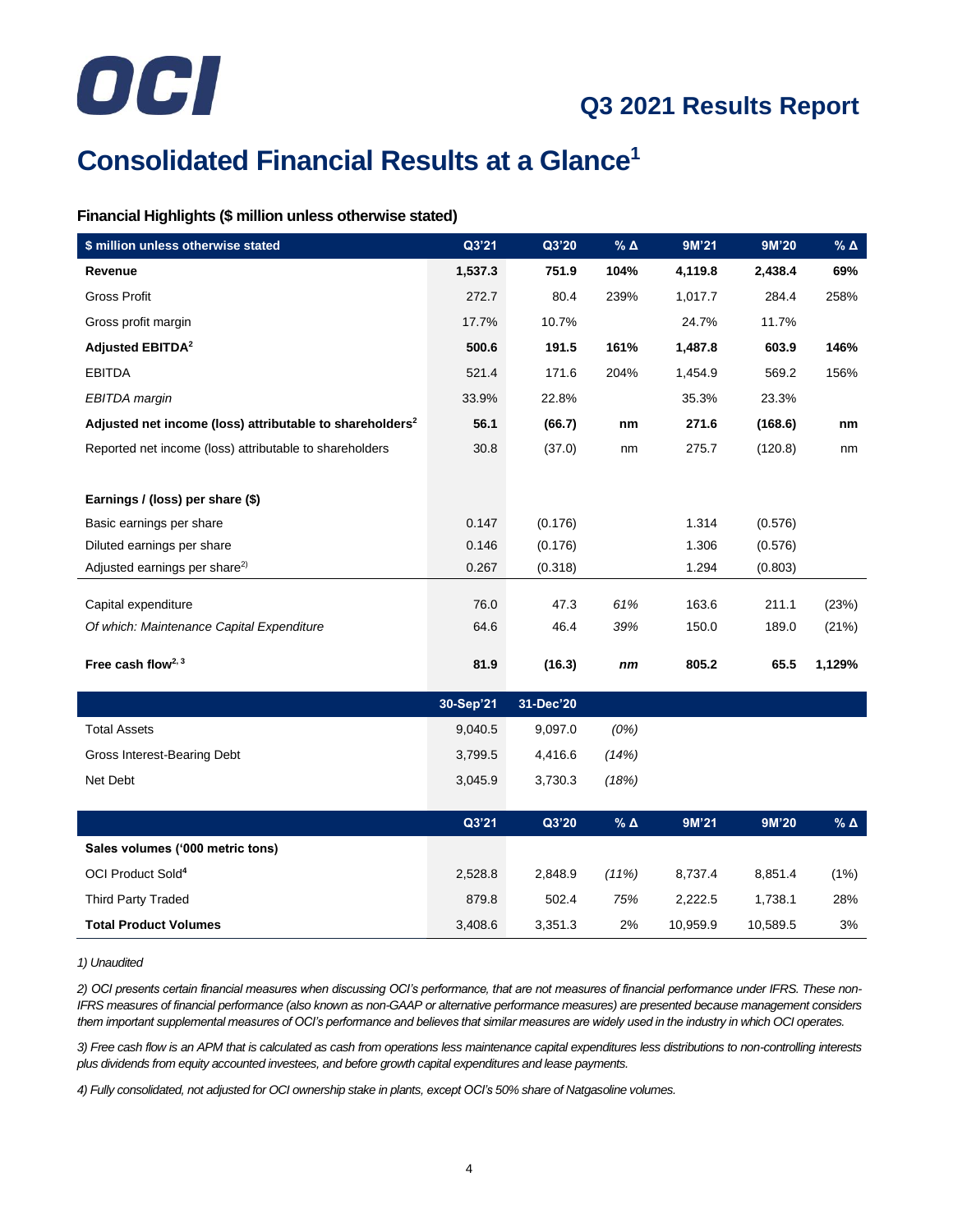# OCI

## **Q3 2021 Results Report**

# **Operational Highlights**

## **Highlights**

- 12-month rolling recordable incident rate to 30 September 2021 0.38 incidents per 200,000 manhours
- OCI achieved a 161% increase in adjusted EBITDA in Q3 2021 compared to Q3 2020 due to significantly higher selling prices year-on-year for all products offset by lower volumes due to several turnarounds during the quieter summer period and the negative impact from higher gas prices in Europe and the US
- Own product sales volumes were lower at 2.5 million metric tons during Q3 2021:
	- *Total own-produced nitrogen product volumes were down 2%, due to turnarounds at IFCo in the US and a urea line at EFC in Egypt, partially offset by growth in ammonia, urea and CAN*
	- *Fertiglobe total own-produced volumes increased 21%, driven by an increase in both ammonia and urea volumes*
	- *Total own-produced methanol sales volumes declined 46% due to planned turnarounds at Natgasoline and limited production from BioMCN partially offset by growth in OCI Beaumont volumes*
- Selling prices improved significantly year-on-year for all products compared to both Q3 2020 and Q2 2020
- In Europe, significantly higher gas prices in Q3 2021 versus Q3 2020 resulted in a negative impact of c.\$103 million
- In the US higher gas prices in Q3 2021 compared to a year ago resulted in a negative impact of around \$32 million

| <b>Product Sales Volumes ('000 metric tons)</b> |  |  |  |
|-------------------------------------------------|--|--|--|
|-------------------------------------------------|--|--|--|

| '000 metric tons                                | Q3 2021 | Q3 2020 | $%$ $\triangle$ | 9M 2021  | 9M 2020  | $%$ $\Delta$ |
|-------------------------------------------------|---------|---------|-----------------|----------|----------|--------------|
| <b>Own Product</b>                              |         |         |                 |          |          |              |
| Ammonia                                         | 542.4   | 388.5   | 40%             | 1,624.3  | 1,276.8  | 27%          |
| Urea                                            | 1,091.2 | 933.8   | 17%             | 3,334.0  | 3,290.9  | 1%           |
| Calcium Ammonium Nitrate (CAN)                  | 250.5   | 240.3   | 4%              | 897.4    | 1,081.1  | (17%)        |
| Urea Ammonium Nitrate (UAN)                     | 218.4   | 479.6   | (54%)           | 942.1    | 1,315.7  | (28%)        |
| <b>Total Fertilizer</b>                         | 2,102.5 | 2,042.3 | 3%              | 6,797.8  | 6,964.4  | (2%)         |
| Melamine                                        | 29.7    | 47.9    | (38%)           | 96.7     | 107.6    | (10%)        |
| <b>DEF</b>                                      | 88.0    | 185.9   | (53%)           | 424.7    | 455.2    | (7%)         |
| <b>Total Nitrogen Products</b>                  | 2,220.2 | 2,276.0 | (2%)            | 7,319.2  | 7,527.3  | (3%)         |
| Methanol <sup>1)</sup>                          | 308.6   | 572.9   | (46%)           | 1,418.2  | 1,324.2  | 7%           |
| <b>Total Own Product Sold</b>                   | 2,528.8 | 2,848.9 | $(11\%)$        | 8,737.4  | 8,851.4  | (1%)         |
| <b>Traded Third Party</b>                       |         |         |                 |          |          |              |
| Ammonia                                         | 65.0    | 31.6    | 106%            | 186.2    | 176.2    | 6%           |
| Urea                                            | 320.0   | 179.3   | 78%             | 1,042.4  | 635.4    | 64%          |
| <b>UAN</b>                                      | 11.1    | 6.3     | 76%             | 31.6     | 18.7     | 69%          |
| Methanol                                        | 216.0   | 35.2    | 514%            | 323.0    | 223.6    | 44%          |
| AS                                              | 110.5   | 183.8   | (40%)           | 343.3    | 512.0    | (33%)        |
| <b>DEF</b>                                      | 157.2   | 66.2    | 137%            | 296.0    | 172.2    | 72%          |
| <b>Total Traded Third Party</b>                 | 879.8   | 502.5   | 75%             | 2,222.5  | 1,738.1  | 28%          |
| <b>Total Own Product and Traded Third Party</b> | 3,408.6 | 3,351.4 | 2%              | 10,959.9 | 10,589.6 | 3%           |

*1) Including OCI's 50% share of Natgasoline volumes*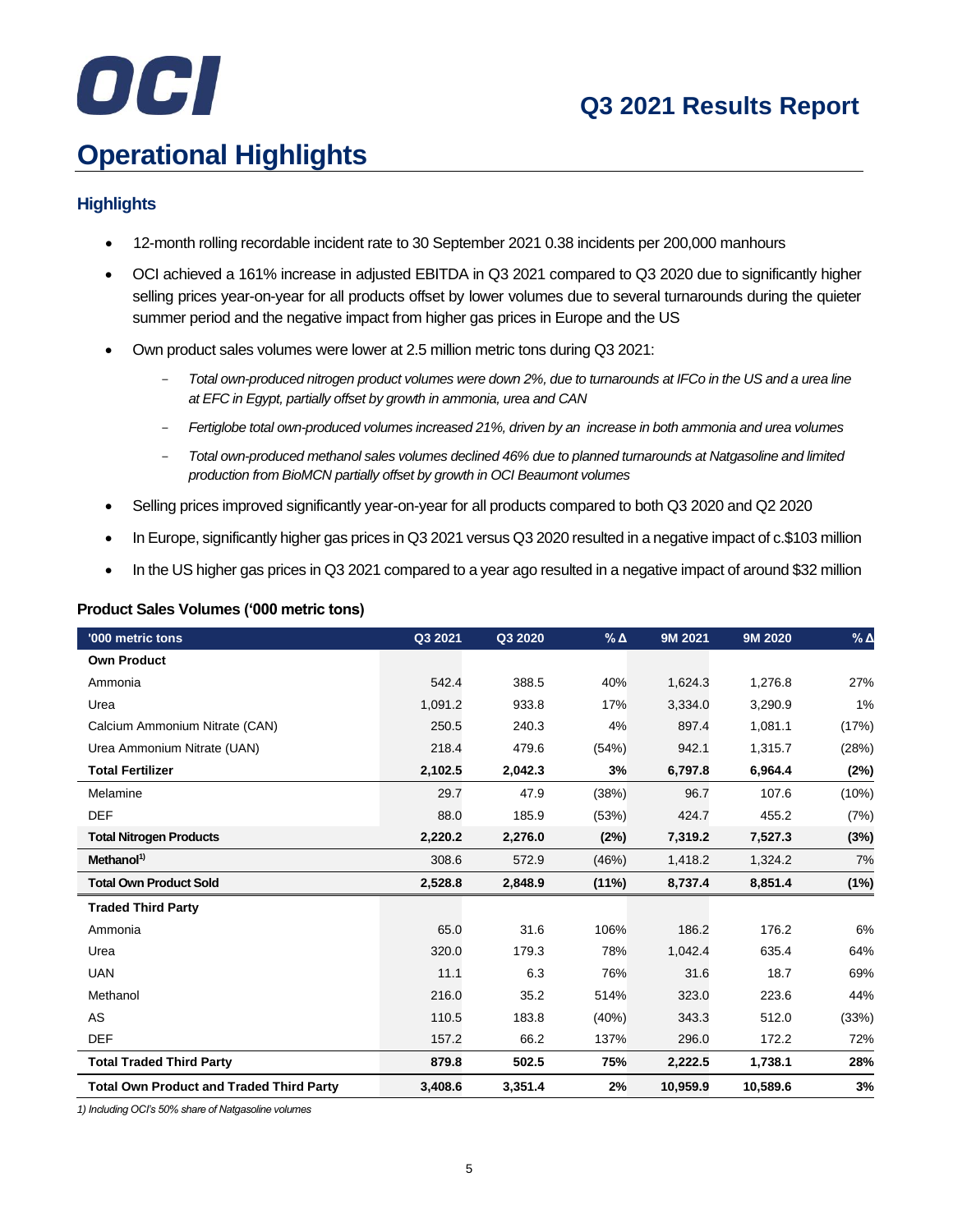

## **Benchmark Prices**

|                      |                           |               | Q3 '21 | Q3 '20 | $%$ $\triangle$ | Q2 '21 | $%$ $\triangle$ |
|----------------------|---------------------------|---------------|--------|--------|-----------------|--------|-----------------|
| Ammonia              | NW Europe, FOB            | \$/mt         | 654    | 235    | 178%            | 527    | 24%             |
| Ammonia              | US Gulf Tampa contract    | \$/mt         | 614    | 208    | 195%            | 545    | 13%             |
| <b>Granular Urea</b> | Egypt, FOB                | $\frac{m}{2}$ | 484    | 259    | 87%             | 390    | 24%             |
| <b>CAN</b>           | Germany, CIF              | €/mt          | 298    | 165    | 81%             | 252    | 18%             |
| <b>UAN</b>           | France, FCA               | €/mt          | 323    | 152    | 112%            | 239    | 35%             |
| <b>UAN</b>           | US Midwest, FOB           | \$/mt         | 378    | 169    | 124%            | 370    | 2%              |
| <b>Melamine</b>      | Europe contract           | €m/t          | 2,365  | 1,330  | 78%             | 1,965  | 20%             |
| <b>Methanol</b>      | <b>USGC Contract, FOB</b> | \$/mt         | 558    | 279    | 100%            | 533    | 5%              |
| <b>Methanol</b>      | Rotterdam FOB Contract    | €/mt          | 405    | 225    | 80%             | 418    | (3%)            |
| Natural gas          | TTF (Europe)              | $$/mmB$ tu    | 16.7   | 2.7    | 519%            | 9.2    | 82%             |
| Natural gas          | Henry Hub (US)            | $$/mmB$ tu    | 4.3    | 1.9    | 126%            | 3.0    | 43%             |

*Source: CRU, MMSA, ICIS, Bloomberg*

## **Operational Performance**

## *Nitrogen Segments Performance in Q3 2021*

Total own-produced nitrogen volumes decreased by 2% during the third quarter of 2021 compared to the same period last year, due to turnarounds at IFCo and EFC. However, this was more than offset by higher nitrogen pricing during the quarter.

The adjusted EBITDA for the nitrogen business increased 151% from \$175 million in Q3 2020 to \$438 million in Q3 2021, despite the turnarounds and higher gas prices in Europe and the US.

## **Nitrogen US segment**

- The adjusted EBITDA in the Nitrogen US segment decreased by 74% in Q3 2021 versus Q3 2020. Higher selling prices were offset by lower production and sales volumes due to the extended turnaround of more than two months at IFCo across all production lines during the quarter.
- IFCo, together with our North American marketing JV N-7, benefit from close proximity to the largest agricultural end market in the world one, premium US Midwest pricing; and one of lowest cost positions globally. This results in some of the highest EBITDA per-ton margins and cash conversion metrics in the industry.

## **Nitrogen Europe segment**

- In the Nitrogen Europe segment, selling prices were up significantly which combined with higher ammonia, CAN and UAN volumes and partially offset by high natural gas prices resulted in a 59% increase in adjusted EBITDA YoY.
- Melamine volumes declined in Q3 2021 compared to Q3 2020 as a result of a turnaround in one of the production lines, but quarterly contract prices increased by 20% in Q3 2021 to €2,365 / ton due to tight supply, strong demand, higher production costs and low global inventories across the supply chain. OCI announced a €750/t increase in October with a further increase of €250/t in November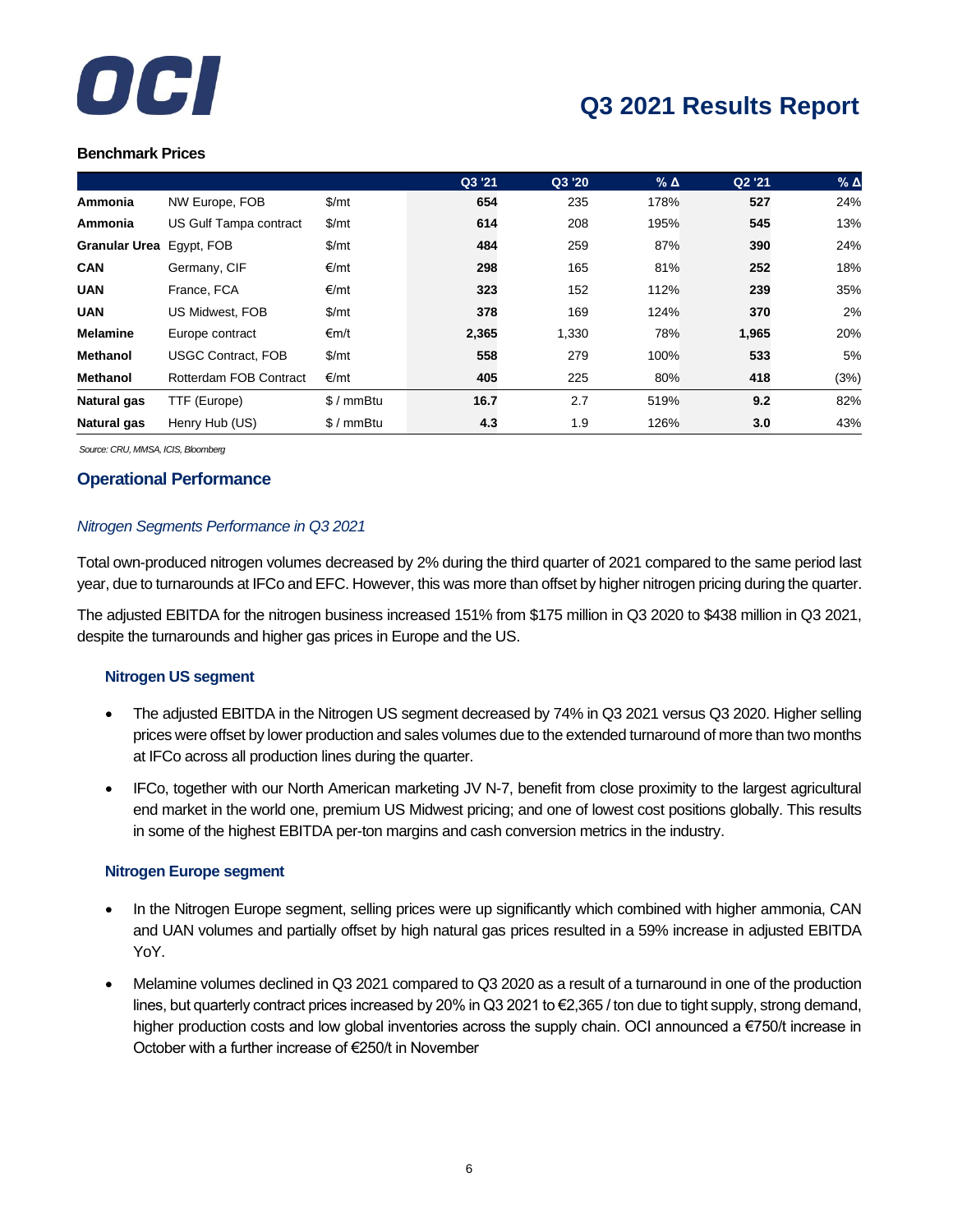



## **Fertiglobe**

- The adjusted EBITDA for Fertiglobe increased 252% from \$106 million in Q3 2020 to \$375 million in Q3 2021 boosted by significantly higher nitrogen pricing during the quarter. Total own-produced sales volumes increased by 21% in Q3 2021 compared to the same period last year, due to higher operating rates across the platform.
- As a result, Fertiglobe's adjusted EBITDA margin expanded from 34% in Q3 2020 to 43% in Q3 2021. The adjusted EBITDA also improved significantly compared to the second quarter of 2021.

## *Methanol Segments Performance in Q3 2021*

Own-produced methanol sales volumes decreased by 46% in Q3 2021 compared to the same period last year:

- Our methanol facility in the Netherlands remains temporarily shut down from June 2021 due to the high gas price environment
- After a period with relatively low operating rates, Natgasoline had its inaugural planned turnaround during the quarter, the first since commissioning in 2018, which we expect to result in better reliability and increased operating rates going forward
- Good onstream performance and a significant step-up in production at OCI Beaumont in Q3 2021

The adjusted EBITDA of the methanol business was significantly higher in Q3 2021 due to higher methanol prices, more than offsetting lower volumes and higher gas prices in the Netherlands and the US compared to a year ago.

| \$ million              | <b>Nitrogen</b> |               |            |        |                                 | <b>Methanol</b> |               |        |                                 |        |        |              |
|-------------------------|-----------------|---------------|------------|--------|---------------------------------|-----------------|---------------|--------|---------------------------------|--------|--------|--------------|
|                         | <b>US</b>       | <b>Europe</b> | Fertiglobe | Elim.  | <b>Total</b><br><b>Nitrogen</b> | <b>US</b>       | <b>Europe</b> | Elim.* | <b>Total</b><br><b>Methanol</b> | Other  | Elim.  | <b>Total</b> |
| <b>Total revenues</b>   | 132.5           | 299.7         | 866.7      | (37.5) | 1,261.4                         | 210.6           | 138.8         | (23.4) | 326.0                           | 0.3    | (50.4) | 1,537.3      |
| <b>Gross profit</b>     | (27.6)          | 44.1          | 338.4      | 2.1    | 357.0                           | 101.8           | (141.7)       | (31.8) | (71.7)                          | (7.8)  | (4.8)  | 272.7        |
| <b>Operating profit</b> | (31.9)          | 36.4          | 315.4      | 2.1    | 322.0                           | 91.0            | (144.1)       | (26.2) | (79.3)                          | (32.7) | (4.8)  | 205.2        |
| D&A                     | (41.4)          | (21.1)        | (65.6)     | 0.0    | (128.1)                         | (40.6)          | (168.8)       | 22.8   | (186.6)                         | (1.5)  | 0.0    | (316.2)      |
| <b>EBITDA</b>           | 9.5             | 57.5          | 381.0      | 2.1    | 450.1                           | 131.6           | 24.7          | (49.0) | 107.3                           | (31.2) | (4.8)  | 521.4        |
| Adj. EBITDA             | 9.5             | 52.1          | 374.7      | 2.1    | 438.4                           | 70.0            | 18.0          | 1.2    | 89.2                            | (22.2) | (4.8)  | 500.6        |

## **Segment overview Q3 2021**

## **Segment overview Q3 2020**

| \$ million              | <b>Nitrogen</b><br><b>US</b> | <b>Europe</b> | Fertiglobe | Elim. | <b>Total</b><br><b>Nitrogen</b> | <b>Methanol</b><br><b>US</b> | <b>Europe</b> | Elim.* | <b>Total</b><br><b>Methanol</b> | Other  | Elim. | <b>Total</b> |
|-------------------------|------------------------------|---------------|------------|-------|---------------------------------|------------------------------|---------------|--------|---------------------------------|--------|-------|--------------|
| <b>Total revenues</b>   | 114.5                        | 170.1         | 314.9      | (8.5) | 591.0                           | 100.0                        | 81.3          | (13.9) | 167.4                           | 0.3    | (6.8) | 751.9        |
| <b>Gross profit</b>     | 5.9                          | 13.4          | 59.8       | (1.0) | 78.1                            | 9.1                          | 5.8           | (12.2) | 2.7                             | (0.4)  | 0.0   | 80.4         |
| <b>Operating profit</b> | 1.8                          | 4.7           | 39.3       | (1.0) | 44.8                            | 3.6                          | 3.6           | (10.3) | (3.1)                           | (19.0) | 0.0   | 22.7         |
| D&A                     | (34.5)                       | (20.9)        | (67.1)     | 0.0   | (122.5)                         | (35.1)                       | (8.4)         | 17.8   | (25.7)                          | (0.8)  | 0.0   | (149.0)      |
| <b>EBITDA</b>           | 36.3                         | 25.6          | 106.4      | (1.0) | 167.3                           | 38.7                         | 12.0          | (28.1) | 22.6                            | (18.3) | 0.0   | 171.6        |
| Adj. EBITDA             | 36.3                         | 32.8          | 106.4      | (1.0) | 174.5                           | 23.3                         | 11.2          | 0.5    | 35.0                            | (18.0) | 0.0   | 191.5        |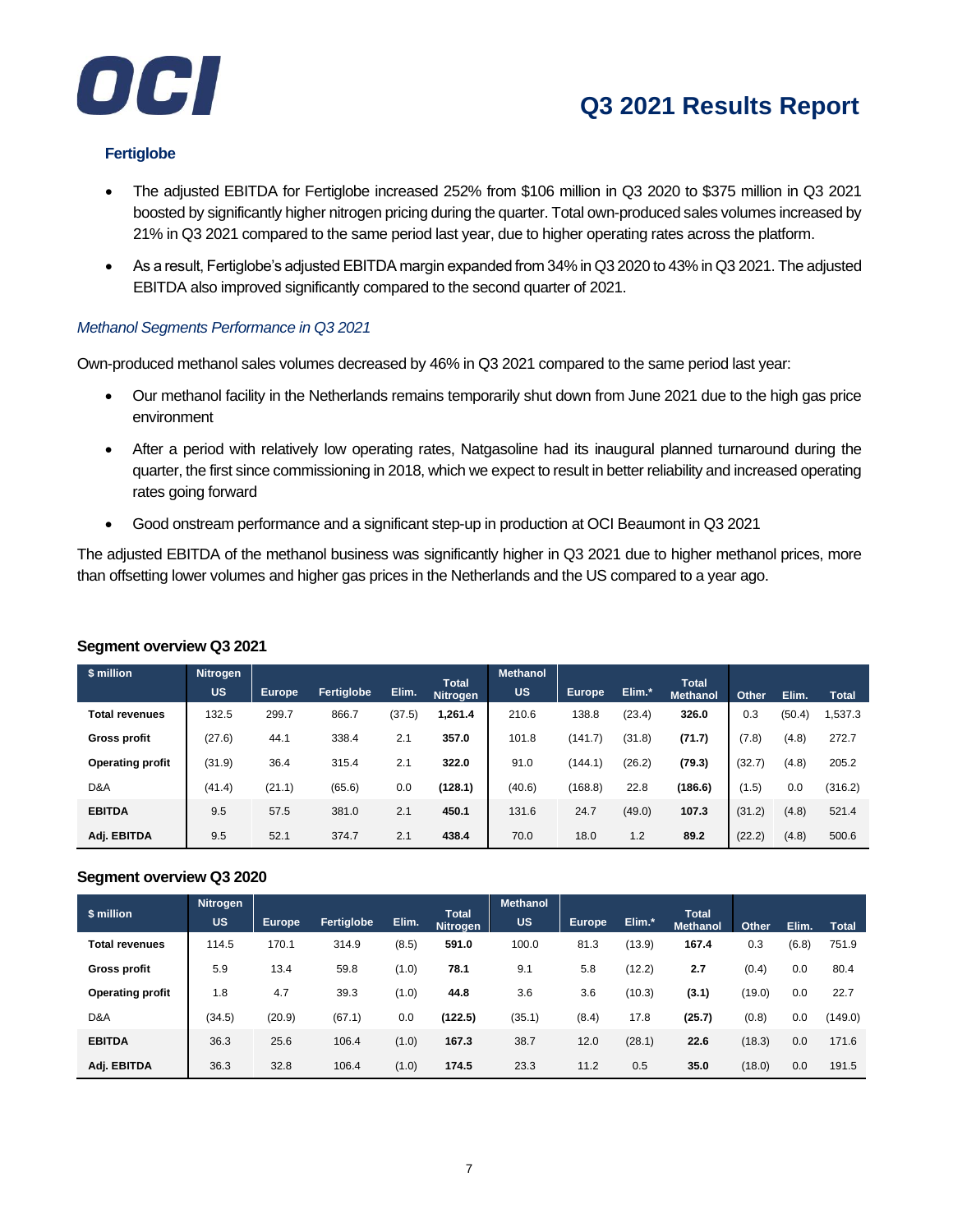

## **Segment overview 9M 2021**

| \$ million              | <b>Nitrogen</b> |               |            |        |                                 | <b>Methanol</b> |               |         |                                 |        |        |              |
|-------------------------|-----------------|---------------|------------|--------|---------------------------------|-----------------|---------------|---------|---------------------------------|--------|--------|--------------|
|                         | <b>US</b>       | <b>Europe</b> | Fertiglobe | Elim.  | <b>Total</b><br><b>Nitrogen</b> | <b>US</b>       | <b>Europe</b> | Elim.*  | <b>Total</b><br><b>Methanol</b> | Other  | Elim.  | <b>Total</b> |
| <b>Total revenues</b>   | 474.0           | 783.7         | 2,126.7    | (80.8) | 3,303.6                         | 561.8           | 385.5         | (33.7)  | 913.6                           | 1.0    | (98.4) | 4,119.8      |
| <b>Gross profit</b>     | 74.8            | 98.0          | 780.0      | 2.6    | 955.4                           | 274.2           | (119.5)       | (78.3)  | 76.4                            | (9.3)  | (4.8)  | 1,017.7      |
| <b>Operating profit</b> | 61.5            | 70.6          | 717.6      | 2.6    | 852.3                           | 251.5           | (126.5)       | (69.0)  | 56.0                            | (75.4) | (4.8)  | 828.1        |
| D&A                     | (114.2)         | (70.1)        | (201.7)    | 0.0    | (386.0)                         | (118.8)         | (183.7)       | 65.9    | (236.6)                         | (4.2)  | 0.0    | (626.8)      |
| <b>EBITDA</b>           | 175.7           | 140.7         | 919.3      | 2.6    | 1,238.3                         | 370.3           | 57.2          | (134.9) | 292.6                           | (71.2) | (4.8)  | 1,454.9      |
| Adj. EBITDA             | 175.7           | 135.3         | 911.9      | 2.6    | 1,225.5                         | 275.6           | 50.5          | 3.2     | 329.3                           | (62.2) | (4.8)  | 1,487.8      |

## **Segment overview 9M 2020**

| \$ million              | <b>Nitrogen</b> |               |            |        |                                 | <b>Methanol</b> |        |        |                                 |        |        |              |
|-------------------------|-----------------|---------------|------------|--------|---------------------------------|-----------------|--------|--------|---------------------------------|--------|--------|--------------|
|                         | <b>US</b>       | <b>Europe</b> | Fertiglobe | Elim.  | <b>Total</b><br><b>Nitrogen</b> | <b>US</b>       | Europe | Elim.* | <b>Total</b><br><b>Methanol</b> | Other  | Elim.  | <b>Total</b> |
| <b>Total revenues</b>   | 398.5           | 562.4         | 1.052.4    | (42.0) | 1,971.3                         | 327.9           | 212.1  | (43.6) | 496.4                           | 1.0    | (30.3) | 2,438.4      |
| <b>Gross profit</b>     | 43.4            | 71.2          | 170.1      | 0.9    | 285.6                           | 4.5             | 3.0    | (8.1)  | (0.6)                           | (0.6)  | 0.0    | 284.4        |
| <b>Operating profit</b> | 30.7            | 44.1          | 111.3      | 0.9    | 187.0                           | (13.8)          | (1.0)  | (1.1)  | (15.9)                          | (40.5) | 0.0    | 130.6        |
| D&A                     | (104.8)         | (60.4)        | (200.7)    | 0.0    | (365.9)                         | (105.1)         | (20.8) | 56.0   | (69.9)                          | (2.8)  | 0.0    | (438.6)      |
| <b>EBITDA</b>           | 135.5           | 104.5         | 312.0      | 0.9    | 552.9                           | 91.3            | 19.8   | (57.1) | 54.0                            | (37.7) | 0.0    | 569.2        |
| Adj. EBITDA             | 135.5           | 111.7         | 315.5      | 0.9    | 563.6                           | 73.5            | 19.0   | (4.0)  | 88.5                            | (48.2) | 0.0    | 603.9        |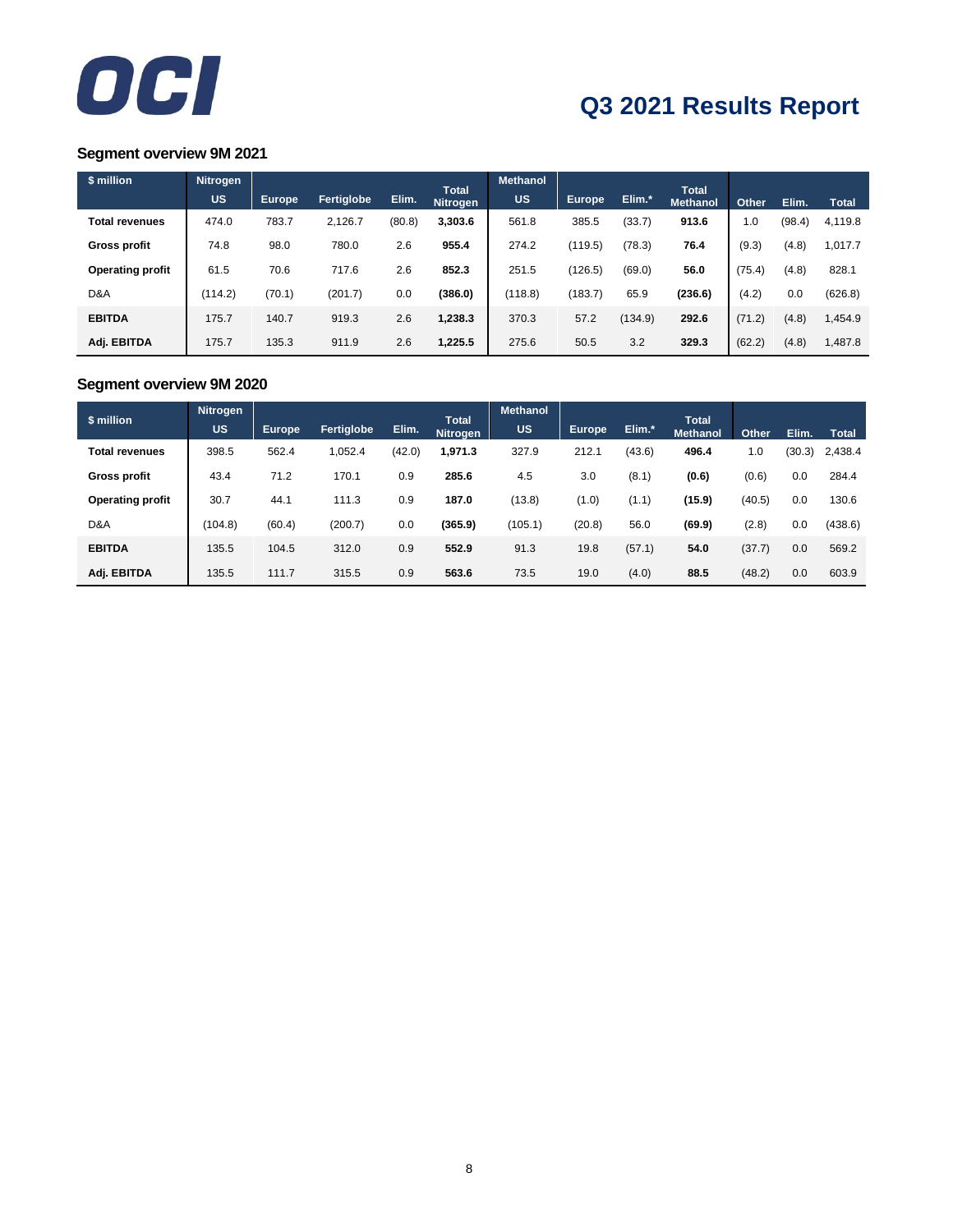# OCI

# **Financial Highlights**

## **Summary results**

Consolidated revenue increased by 104% to \$1,537 million in the third quarter of 2021 compared to the same quarter in 2020, driven mainly by prices for all our products.

Adjusted EBITDA increased by 161% to \$501 million in Q3 2021 compared to \$192 million in Q3 2020. The nitrogen and methanol segments benefited from significantly higher selling prices on average, offsetting lower sales volumes and higher gas prices in Europe.

The adjusted net profit was \$56 million in Q3 2021 compared to an adjusted net loss of \$67 million in Q3 2020. Reported net profit (after non-controlling interest) was \$31 million in Q3 2021 compared to a net loss of \$37 million in Q3 2020.

## **Consolidated Statement of Income\***

| \$ million                                       | Q3 2021    | Q3 2020 | 9M 2021    | 9M 2020    |
|--------------------------------------------------|------------|---------|------------|------------|
| Net revenue                                      | 1,537.3    | 751.9   | 4,119.8    | 2,438.4    |
| Cost of Sales                                    | (1, 264.6) | (671.5) | (3, 102.1) | (2, 154.0) |
| <b>Gross profit</b>                              | 272.7      | 80.4    | 1,017.7    | 284.4      |
| SG&A                                             | (67.9)     | (59.1)  | (190.6)    | (168.3)    |
| Other Income                                     |            | 1.0     | 1.1        | 14.4       |
| Other expense                                    | 0.4        | 0.4     | (0.1)      | 0.1        |
| <b>Adjusted EBITDA</b>                           | 500.6      | 191.5   | 1,487.8    | 603.9      |
| <b>EBITDA</b>                                    | 521.4      | 171.6   | 1,454.9    | 569.2      |
| Depreciation & amortization                      | (316.2)    | (149.0) | (626.8)    | (438.6)    |
| <b>Operating profit</b>                          | 205.2      | 22.7    | 828.1      | (130.6)    |
| Interest income                                  | 2.1        | 1.2     | 3.6        | 3.8        |
| Interest expense                                 | (55.4)     | (69.8)  | (185.0)    | (188.1)    |
| Other finance income / (cost)                    | 5.7        | 21.9    | (0.3)      | 26.8       |
| <b>Net finance costs</b>                         | (47.6)     | (46.7)  | (181.7)    | (157.5)    |
| Income from equity-accounted investees           | 18.4       | 3.3     | 50.2       | (24.1)     |
| Net income before tax                            | 176.0      | (20.7)  | 696.6      | (51.0)     |
| Income tax expense                               | (23.7)     | (8.5)   | (96.4)     | (11.9)     |
| Net profit / (loss)                              | 152.3      | (29.2)  | 600.2      | (62.9)     |
| Non-Controlling Interest                         | (121.5)    | (7.8)   | (324.5)    | (57.9)     |
| Net profit / (loss) attributable to shareholders | 30.8       | (37.0)  | 275.7      | (120.8)    |

*\* Unaudited*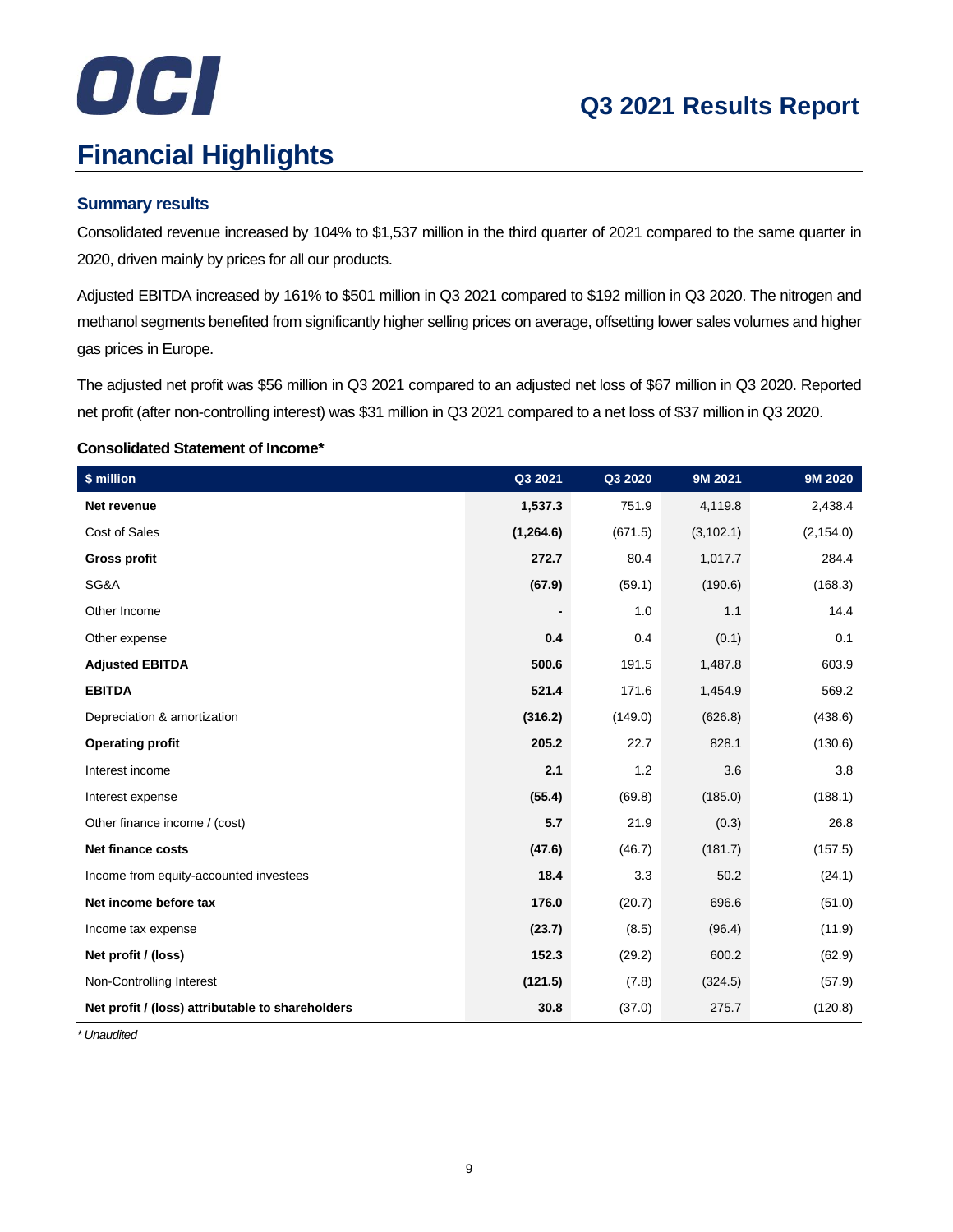

## **Reconciliation to Alternative Performance Measures**

Adjusted EBITDA is an Alternative Performance Measure (APM) that intends to give a clear reflection of underlying performance of OCI's operations. The main APM adjustments in the third quarters of 2021 and 2020 relate to:

- Natgasoline is not consolidated and an adjustment of c.\$9 million was made for OCI's 50% share in the plant's EBITDA in Q3 2021. Natgasoline's contribution to adjusted EBITDA in Q3 2020 was \$13 million
- The unrealized results on natural gas hedge derivatives of (\$21) million in Q3 2021 and (\$10) million in Q3 2020 relate to hedging activities at OCI Beaumont
- The unrealised results on EUA derivatives of (\$12.1) million in Q3 2021 relate to hedging activities of EUA credits at OCI Nitrogen and BioMCN in Europe

### **Reconciliation of reported operating income to adjusted EBITDA**

| \$ million                             | Q3 '21 | Q3 '20                   | 9M '21  | 9M '20 | <b>Adjustment in P&amp;L</b>                |
|----------------------------------------|--------|--------------------------|---------|--------|---------------------------------------------|
| Operating profit as reported           | 205.2  | 22.7                     | 828.1   | 130.6  |                                             |
| Depreciation and amortization          | 316.2  | 149.0                    | 626.8   | 438.6  |                                             |
| <b>EBITDA</b>                          | 521.4  | 171.6                    | 1,454.9 | 569.2  |                                             |
| APM adjustments for:                   |        |                          |         |        |                                             |
| Natgasoline                            | 9.2    | 13.1                     | 74.0    | 36.9   | OCI's share of Natgasoline<br><b>EBITDA</b> |
| Unrealized gain natural gas hedging    | (20.6) | (9.6)                    | (30.5)  | (10.5) | <b>COGS</b>                                 |
| Unrealized gain EUA credits hedging    | (12.1) | $\overline{\phantom{a}}$ | (12.1)  |        | <b>COGS</b>                                 |
| Gain on purchase related to Fertiglobe |        |                          |         | (13.3) | Other income                                |
| Hurricane Laura shutdown               |        | 9.5                      |         | 9.5    |                                             |
| Mandatory inspection at OCI Nitrogen   |        | 7.2                      |         | 7.2    |                                             |
| Other including provisions             | 2.7    | (0.3)                    | 1.5     | 4.9    |                                             |
| <b>Total APM adjustments</b>           | (20.8) | 19.9                     | 32.9    | 34.7   |                                             |
| <b>Adjusted EBITDA</b>                 | 500.6  | 191.5                    | 1,487.8 | 603.9  |                                             |

## **Net income attributable to shareholders**

At the net income level, the main APM adjustments in Q3 2021 relate to a partial impairment of the PP&E of BioMCN (\$162 million), the impact of disputed reinvestment obligations in Algeria (\$22 million after minorities), partially offset by the recognition of a deferred tax asset related to previously unused tax losses at IFCo (\$97 million).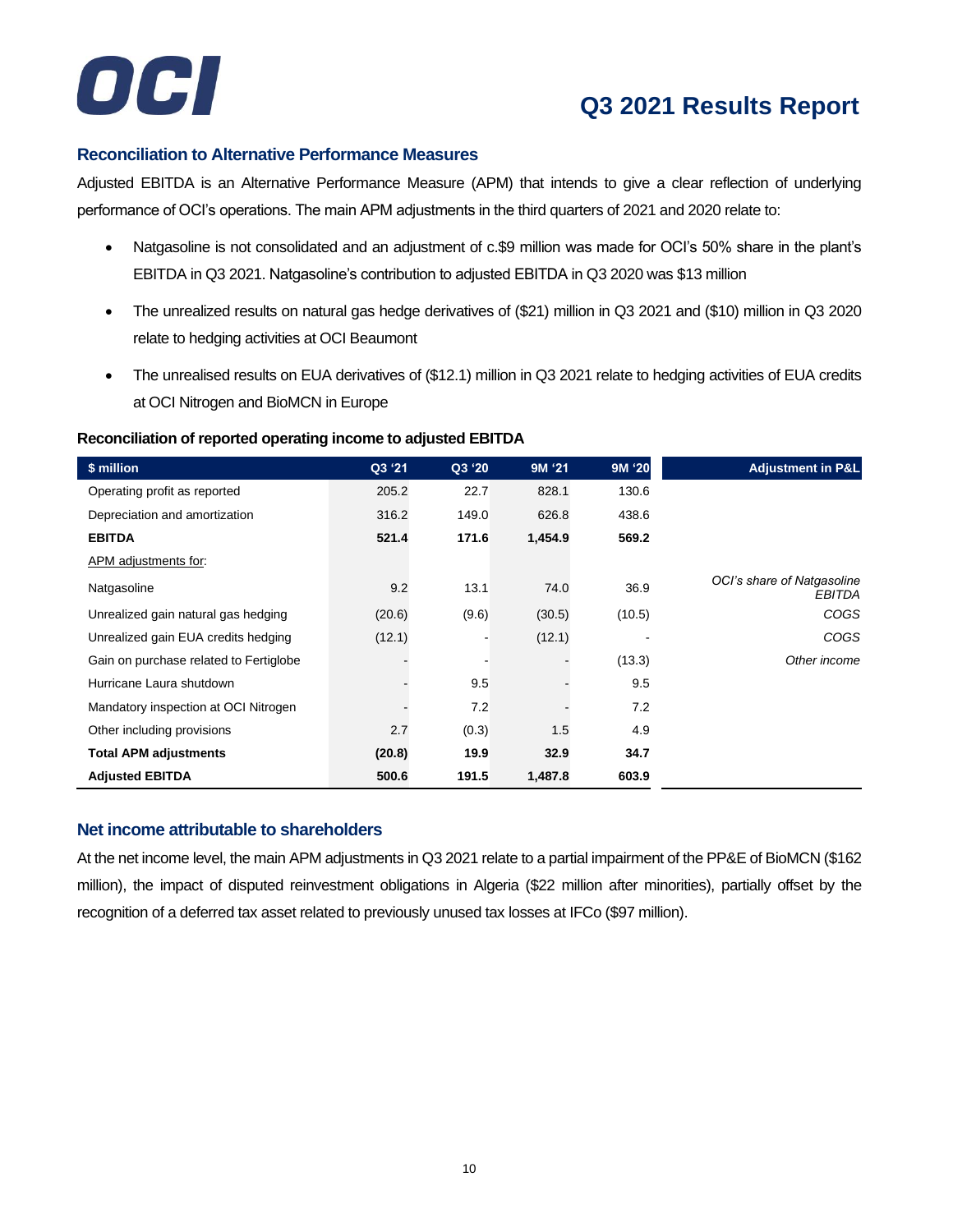

**Reconciliation of reported net income to adjusted net income**

| \$ million                                                                            | Q3'21  | Q3 '20 | 9M '21 | 9M '20  | <b>Adjustment in P&amp;L</b>            |
|---------------------------------------------------------------------------------------|--------|--------|--------|---------|-----------------------------------------|
| Reported net profit (loss) attributable to shareholders                               | 30.8   | (37.0) | 275.7  | (120.8) |                                         |
| <b>Adjustments for:</b>                                                               |        |        |        |         |                                         |
| Adjustments at EBITDA level                                                           | (20.8) | 19.9   | 32.9   | 34.7    |                                         |
| Add back: Natgasoline EBITDA adjustment                                               | (9.3)  | (13.1) | (74.0) | (36.9)  |                                         |
| Result from associate (change in unrealized gas hedging<br>Natgasoline and insurance) | (41.2) | (15.3) | (64.3) | (16.2)  | Finance expenses                        |
| Accelerated depreciation                                                              |        |        | 9.2    | 1.2     | Depreciation                            |
| Impairment of PP&E                                                                    | 161.5  | 1.0    | 161.5  | 1.0     |                                         |
| Recognition of previously unused tax losses                                           | (96.7) |        | (96.7) |         |                                         |
| Forex (gain)/loss on USD exposure                                                     | 7.6    | (20.6) | 3.2    | (36.9)  | Finance income and expense              |
| Non-controlling interest adjustment / reinvestment case Sorfert                       | 24.1   | (1.1)  | 26.1   | 5.4     | Uncertain tax positions /<br>minorities |
| Tax effect of adjustments                                                             | 0.1    | (0.5)  | (2.0)  | (0.1)   | Income tax                              |
| Total APM adjustments at net income level                                             | 25.3   | (29.8) | (4.1)  | (47.9)  |                                         |
| Adjusted net income / (loss) attributable to shareholders                             | 56.1   | (66.7) | 271.6  | (168.6) |                                         |

## **Free Cash Flow and Net Debt**

Free cash flow before growth capex amounted to \$82 million during Q3 2021, compared to a negative \$16 million during the same period last year, reflecting our operational performance for the quarter. Operating cash flows were offset by net operating working capital outflows, capex, and \$237 million of dividends paid to non-controlling interests, mainly related to previous years for Algeria. We continue to benefit significantly from our recent refinancing activities with a reduction in recurring interest expense excluding debt restructuring costs of \$53 million in 9M 2021 versus the same period last year.

Total cash capital expenditures including growth capex were \$76 million in Q3 2021 compared to \$47 million in Q3 2020.

Net debt was \$3,046 million as of 30 September 2021, at the same level as of 30 June 2021. The trailing net debt / adjusted EBITDA was 1.7x as of 30 September 2021.

During Q3 2021, Fertiglobe obtained a \$1.4 billion financing arrangement, consisting of a \$1.1 billion bridge loan at LIBOR +105 bps with an 18-month maturity (extendable for another 12 months), and a \$300 million Revolving Credit Facility maturing in 2026 at an interest rate of LIBOR +175 bps. Subsequently, during the fourth quarter:

- The bridge loan was drawn in October 2021 and the proceeds were used to repay the current EFC and Fertiglobe outstanding loans and to partially fund a special dividend to OCI and ADNOC
- In October 2021, Fertiglobe paid dividends of \$1,165 million to its two shareholders (OCI 58% and ADNOC 42% at that time), of which \$676 million to OCI
- On 27 October 2021 ADNOC and OCI successfully listed 13.8% of their partnership Fertiglobe on the Abu Dhabi Securities Exchange (ADX), generating gross proceeds to OCI of c.\$461 million (before transaction costs). OCI continues to own a majority of Fertiglobe and fully consolidate the company, while ADNOC owns 36.2%.
- On 1 November 2021, OCI redeemed \$540 million 5.25% Senior Secured Notes and on 8 November 2021 €400 million 3.125% Senior Secured Notes, which will provide further benefits in recurring interest expense of more than \$40 million per annum in 2022 onwards.

OCI's pro forma net debt, adjusted for the resetting of the Fertiglobe capital structure, the IPO and dividend distributions described above as of 30 September was c.\$3.1 billion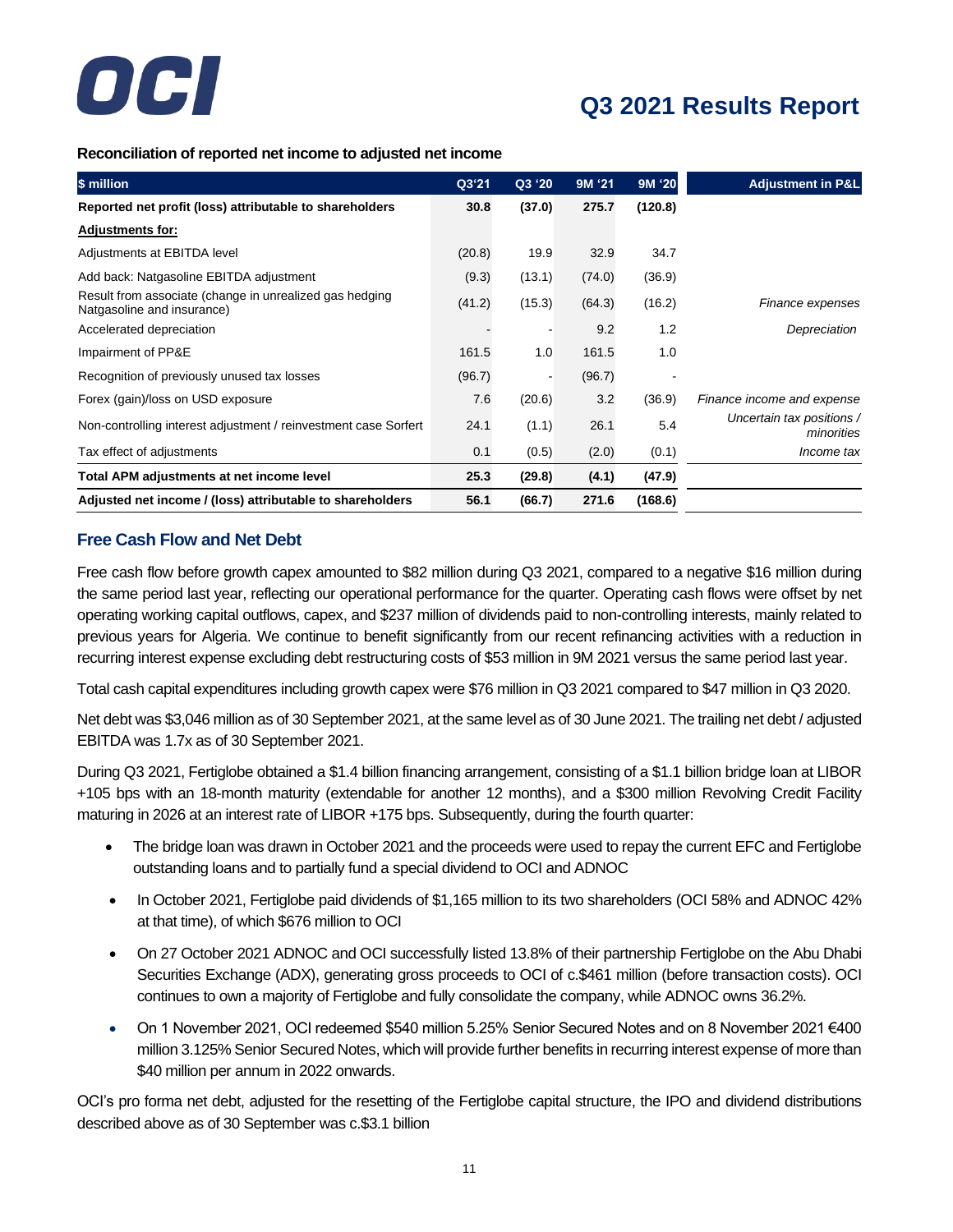

## **Pro forma net debt as of 30 September 2021**

| \$ million                         | 30 Sep '21 | <b>Recapitalization</b> | Pro forma 30 Sep '21 |
|------------------------------------|------------|-------------------------|----------------------|
| <b>Cash and bank balances</b>      | 754        | (52)                    | 702                  |
| Loans and borrowings - current     | 404        | (85)                    | 319                  |
| Loans and borrowings - non-current | 3,396      | 82                      | 3,478                |
| <b>Total borrowings</b>            | 3,800      |                         | 3,797                |
| Net debt (cash)                    | 3,046      |                         | 3,095                |

## **Reconciliation of EBITDA to Free Cash Flow and Change in Net Debt**

| \$ million                                                | Q3 '21  | Q3 '20 | 9M '21  | 9M '20  |
|-----------------------------------------------------------|---------|--------|---------|---------|
| <b>EBITDA</b>                                             | 521.4   | 171.6  | 1,454.9 | 569.2   |
| Working capital                                           | (98.7)  | (92.0) | (61.7)  | (85.7)  |
| Maintenance capital expenditure                           | (64.6)  | (46.5) | (150.0) | (189.0) |
| Tax paid                                                  | (29.6)  | (5.5)  | (66.4)  | (12.9)  |
| Interest paid                                             | (10.1)  | (18.3) | (119.8) | (173.2) |
| Lease payments                                            | (12.4)  | (8.9)  | (34.3)  | (33.0)  |
| Dividends from equity accounted investees                 |         |        | 2.6     | 2.6     |
| Dividends paid to non-controlling interests <sup>1)</sup> | (237.4) | (26.4) | (271.1) | (26.4)  |
| Other                                                     | 13.3    | 9.7    | 51.0    | 13.9    |
| <b>Free Cash Flow</b>                                     | 81.9    | (16.3) | 805.2   | 65.5    |
| Reconciliation to change in net debt:                     |         |        |         |         |
| Growth capital expenditure                                | (11.6)  | (0.8)  | (13.8)  | (22.1)  |
| Cash received for Fertiglobe closing settlement           |         |        |         | 166.8   |
| Other non-operating items                                 | (43.2)  | (2.7)  | (61.6)  | (4.9)   |
| Acquisition of 15% additional share EBIC                  | (43.0)  |        | (43.0)  |         |
| Net effect of movement in exchange rates on net debt      | 7.7     | (53.6) | 22.7    | (42.2)  |
| Debt redemption cost                                      | (0.7)   |        | (12.8)  |         |
| Other non-cash items                                      | (3.4)   | (4.0)  | (12.3)  | (18.1)  |
| Net Cash Flow / Decrease (Increase) in Net Debt           | (12.3)  | (77.4) | 684.4   | 145.0   |

*1) Dividends paid to non-controlling interests in Q3 2021 are mainly related to previous years for Algeria*